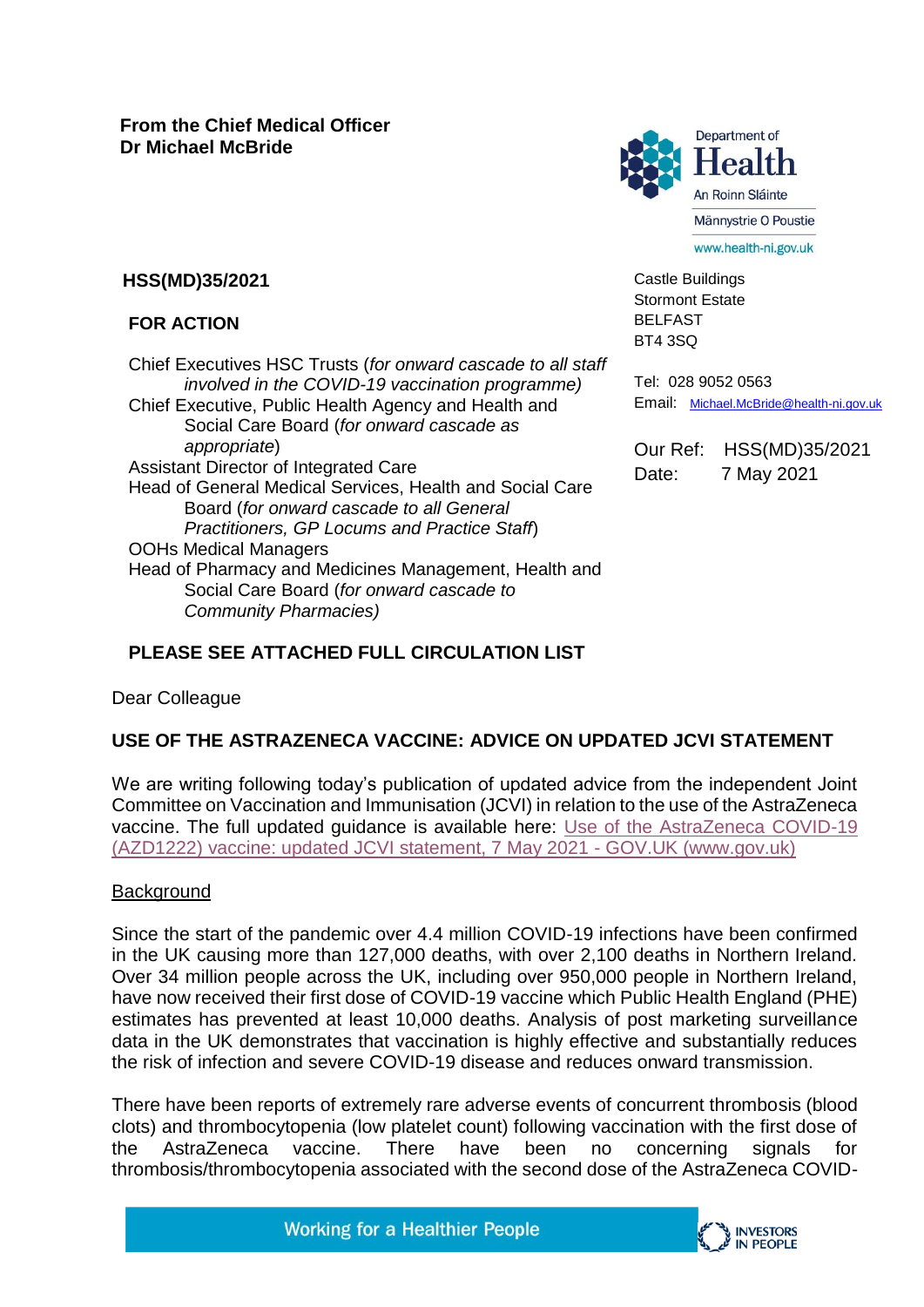19 vaccine, nor with other COVID-19 vaccines currently approved for use in the UK (Pfizer-BioNTech and Moderna).

The MHRA has continued to review cases of these extremely rare adverse events, including those reported retrospectively, and data on the frequency of these events by age are now more precise. The latest reports on this adverse event are available from the MHRA at: [https://www.gov.uk/government/publications/coronavirus-covid-19-vaccine-adverse](https://www.gov.uk/government/publications/coronavirus-covid-19-vaccine-adverse-reactions/coronavirus-vaccine-summary-of-yellow-card-reporting)[reactions/coronavirus-vaccine-summary-of-yellow-card-reporting](https://www.gov.uk/government/publications/coronavirus-covid-19-vaccine-adverse-reactions/coronavirus-vaccine-summary-of-yellow-card-reporting)

Up to 28 April, the MHRA had received Yellow Card reports of 242 cases of major thromboembolic events with concurrent thrombocytopenia in the UK following vaccination with the AstraZeneca vaccine, and of these 31 were in adults aged 30 to 39 years. These events occurred in 141 women and 100 men aged from 18 to 93 years and the overall case fatality rate was 20% with 49 deaths. Six cases have been reported after a second dose.

The estimated number of first doses of the AstraZeneca vaccine administered in the UK by 28 April was 22.6 million and the estimated number of second doses was 5.9 million. The overall incidence of case reports of thromboembolic events with low platelets after first or unknown doses was 10.5 per million doses.

The available data suggests there is a slightly higher incidence (number of cases per million doses of vaccine given) reported in the younger compared to older adult age groups. There are currently no known risk factors for this extremely rare condition, which appears to be an idiosyncratic reaction on first exposure to the AstraZeneca COVID-19 vaccine.

#### Updated JCVI advice

JCVI have today updated their guidance based on a careful consideration of the relative balance of benefits and risks, informed by the latest available data on the current epidemiology, benefit-risk profile by age, modelling predictions on future disease trends and the current forecast on vaccine supply across the UK. It supersedes the previous guidance issued on 7 April 2021, which advised that for adults aged <30 years without underlying health conditions that put them at higher risk of severe COVID-19 disease, there should be a preference for an alternative to the AstraZeneca COVID-19 vaccine, if available.

The updated JCVI advice states:

*JCVI advises that, in addition to those aged under 30, unvaccinated adults aged 30 - 39 years who are not in a clinical priority group at higher risk of severe COVID-19 disease, should be preferentially offered an alternative to the AstraZeneca COVID-19 vaccine, where possible and only where no substantial delay or barrier in access to vaccination would arise.* 

- *For those under 40 years who are of older age, male, obese (BMI >30), from certain ethnic minority backgrounds or experiencing socio-economic deprivation, the risks of acquiring and/ or suffering complications of COVID-19 are higher. Every effort should be made to remove barriers to accessing vaccination in those individuals.*
- *For those aged 18-29 years the precautionary advice for a vaccine preference is stronger, reflecting a gradient in the benefit-risk balance with age.*

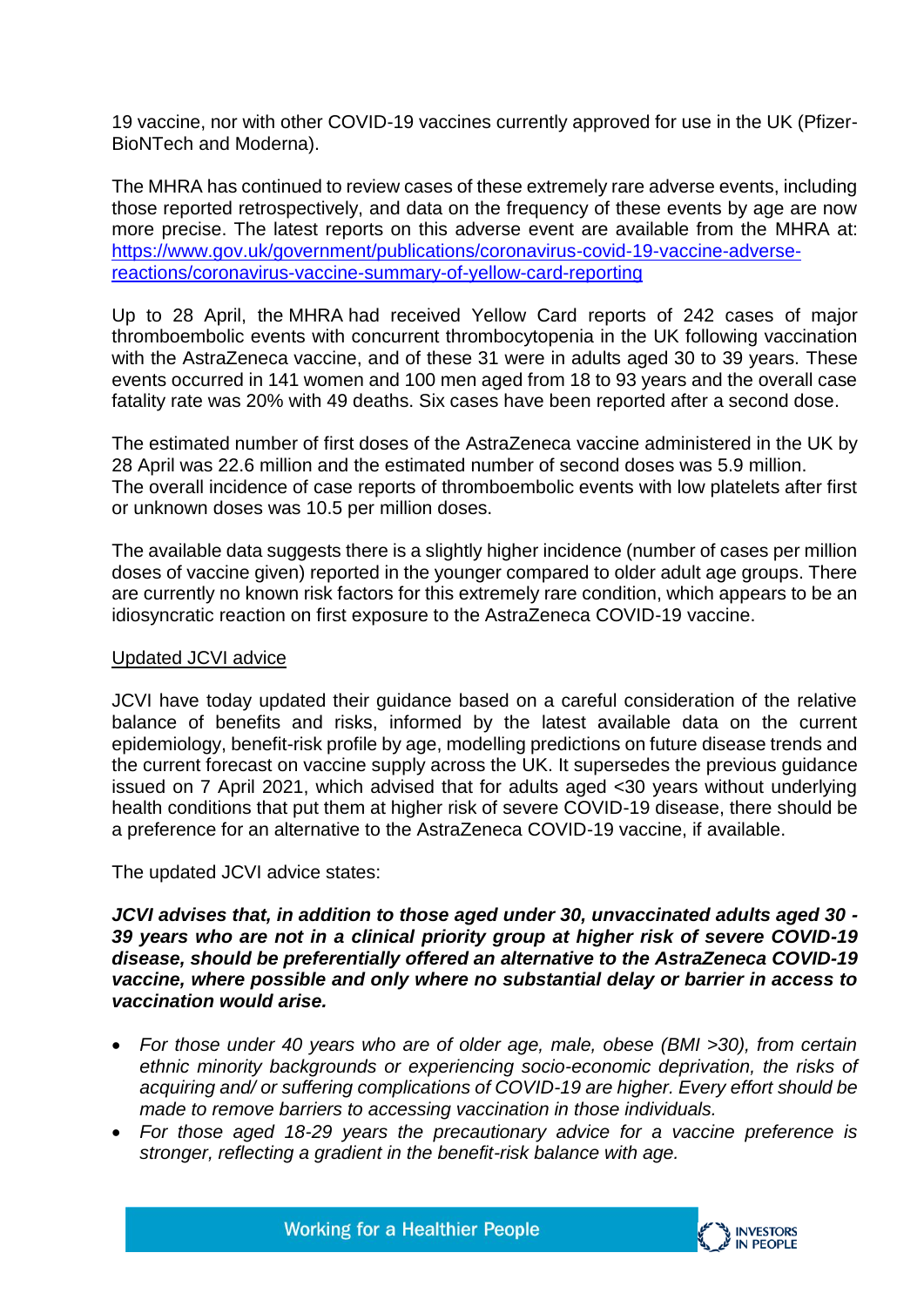This updated advice is specific to the current UK context and is contingent upon the current low incidence of COVID-19 disease, availability of alternatives to the AstraZeneca vaccine, and continued pace of vaccine rollout.

Importantly, this updated advice does not mean that JCVI advises against using the AstraZeneca vaccine in the 30 to 39 year cohort, only that an alternative is preferable when this would result in no substantial delay or barrier in access to vaccination would arise. JCVI have recognised that due to its storage and transport requirements, the AstraZeneca vaccine is much more easily delivered in some settings, and in these settings it may be the only vaccine it is practical to offer. In these circumstances JCVI have advised that the benefits of receiving the AstraZeneca vaccine continue to outweigh the risks, and individuals in this event should be offered the AstraZeneca vaccine.

## **ACTIONS NOW REQUIRED OF ALL VACCINATION PROVIDERS**

### Second doses

All those who have received a first dose of the AstraZeneca COVID-19 vaccine should continue to be offered a second dose of AstraZeneca COVID-19 vaccine, irrespective of age. The second dose will be important for longer lasting protection against COVID-19.

First doses for unvaccinated adults who are aged 30 to 39 years and are not in a clinical priority group at higher risk of COVID-19 disease

**HSC Trusts** should ensure that unvaccinated adults aged 30 to 39 years who are not in a clinical priority group at higher risk of COVID-19 disease are offered the Pfizer vaccine, or Moderna when available.

**Community pharmacies** may offer the AstraZeneca vaccine to individuals in this cohort who have made a fully informed choice to receive the vaccine. Individuals should be informed that it is preferred that an alternative vaccine is used in this cohort and that they can access an alternative vaccine from the HSC Trust vaccination centres, subject to appointment availability.

Individuals may still choose to receive the AstraZeneca vaccine having received clear information on the benefits and risks of vaccination and consenting accordingly, for instance where someone has an appointment booked for vaccination in the coming days and may prefer not to reschedule to receive an alternative vaccine through the HSC Trust vaccination centres.

Individuals should receive clear information on the extremely rare thrombosis/thrombocytopenia adverse events, how to monitor for symptoms that might be related to the adverse event, and what action should be taken by individuals and health professionals in the event of such symptoms arising.

First doses for unvaccinated adults who are aged 30 to 39 years and are in a clinical priority group at higher risk of COVID-19 disease

The advice from JCVI remains that the benefits of prompt vaccination with the AstraZeneca vaccine continue to outweigh the risk of adverse effects in unvaccinated adults who have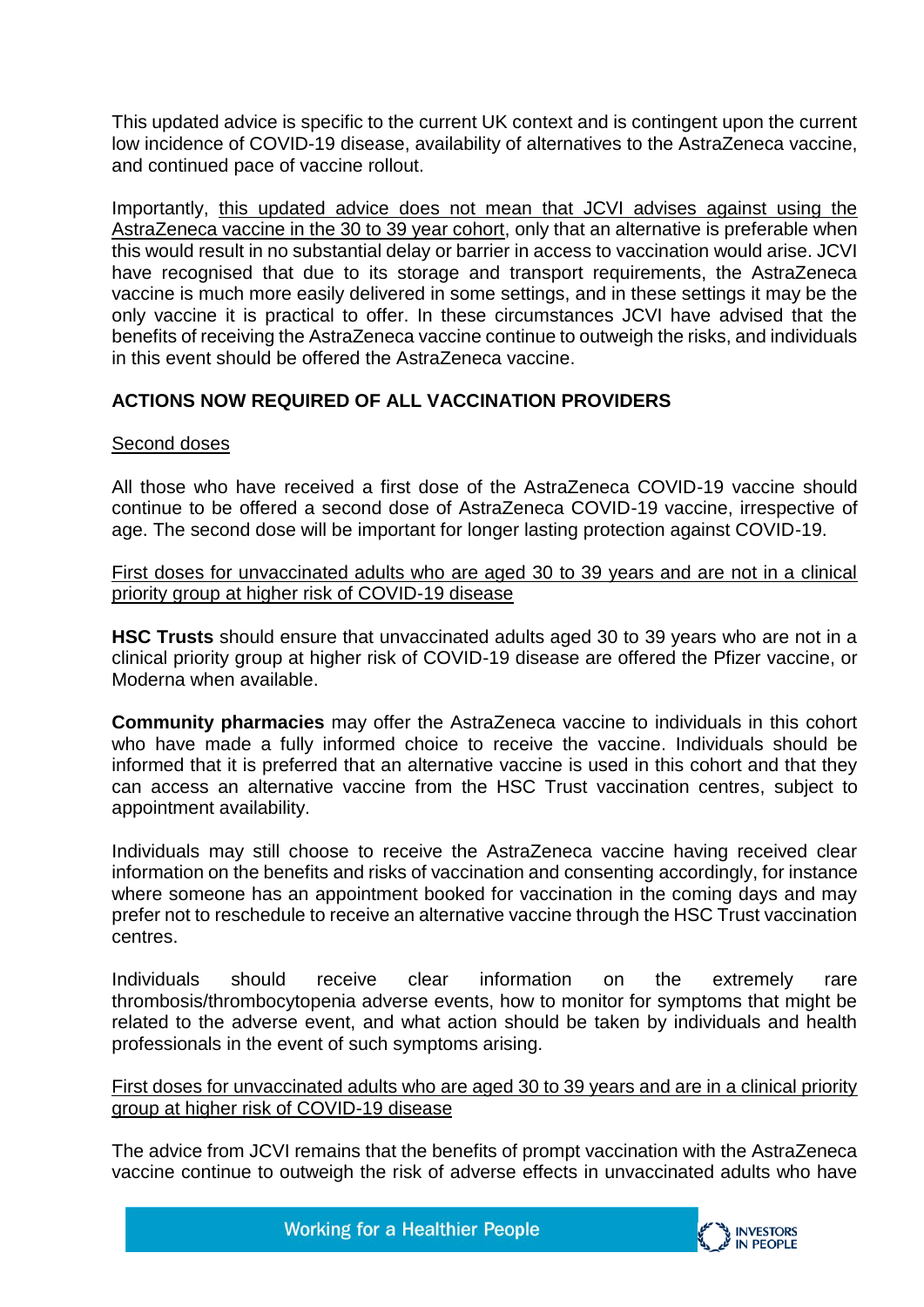underlying health conditions which put them at higher risk of severe COVID-19 disease. No further action is required for this cohort.

First doses for unvaccinated adults who are aged 40 years or over

**Community pharmacies** and the **SSE Arena vaccination centre** should continue to offer the AstraZeneca vaccine to unvaccinated individuals aged 40 years and over, unless otherwise contraindicated.

We would once again like to take this opportunity to thank you for your continued efforts in delivering this unprecedented programme. It is important to reiterate that the potential risk associated with the first dose of the AstraZeneca vaccine is extremely rare and that the threat from COVID-19 is much higher for the majority of adults. Your efforts in delivering the successes that we have had to date have helped to give hope to our society and allowed us all to start to reclaim our lives from the pandemic, and it is vital that we continue to maintain the momentum of the vaccination rollout to help minimise the health, social and economic impact of any future waves of COVID-19.

Yours sincerely

Mudrael My hireda

Cothytone

**DR MICHAEL McBRIDE MRS CATHY HARRISON Chief Medical Officer Chief Pharmaceutical Officer**